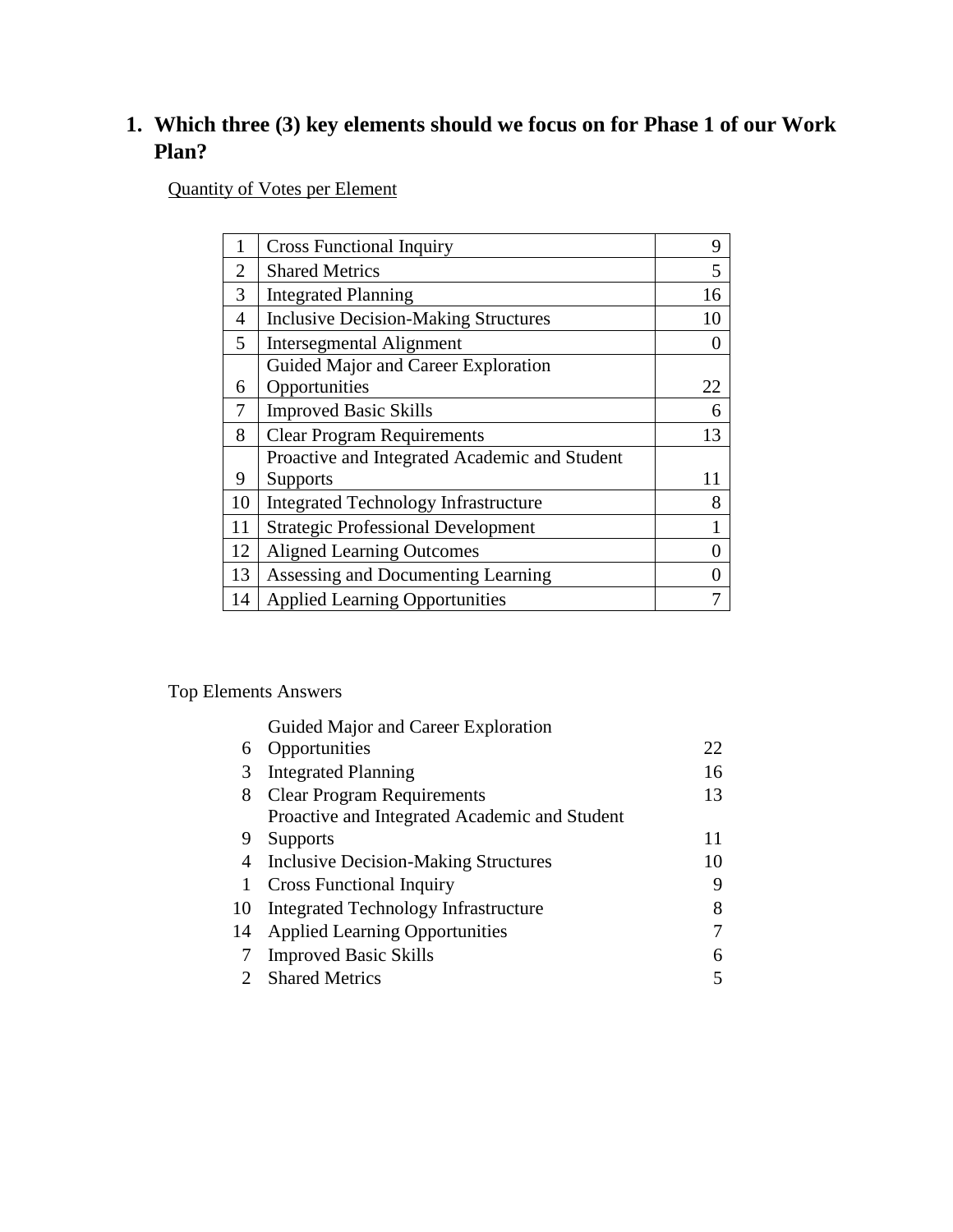- **2. Regarding these three (3) key elements you've identified above, please brainstorm any strategies, approaches, policies, activities and/or actions that would help move the college into the next stage of adoption.**
	- 1) Cross-Functional Inquiry
		- Faculty/Staff/Administrative across disciplines focus groups gathering and interpreting the data.
		- Student focus to get feedback on what the college is doing and not doing to promote student success.
		- Right now we have lots of programs that are in place that are being eliminated by AB705, and we need to figure out how to support those students.
		- Homogeneous and Heterogeneous groupings.
		- More interdisciplinary communication, with committees made up of a representative from every department.
		- Structuring focus groups.
		- Data.
		- Data to show campus and district wide.
		- $\bullet$  Interdisciplinary conversations through committees include student presentations, focus groups at pre-existing events.
	- 2) Shared Metrics
		- Metrics can be used to intervene to help students progress in their pathway and their completion.
		- Needed to show students where they need to be to meet their long term goals (transfer, establish major, pacing toward earning degree). (Every student should see their progress to meet their goals).
		- Survey students after graduation ask about final degree and/or job.
		- Disaggregate the data.
		- Bring in professionals from the field.
		- More exposure to data about careers/majors through the CLP.
		- Job shadowing day.
		- Professional development for understanding data and better explanations.
		- We struggle with getting data easily to make decisions. Example, in Biology how many of our students are transferring to UCI? How is this impacting our students? We want to serve our students well. Success in one class how does that cross to success in another class? CDES just did 6-year review. Our graduates where are they? How are they doing? Can they come back to us if we can offer post graduate education. Tracking these individuals will show the success of our programs. Can we track mid-career students and how can they come back to get more skills and training.
		- Employment data.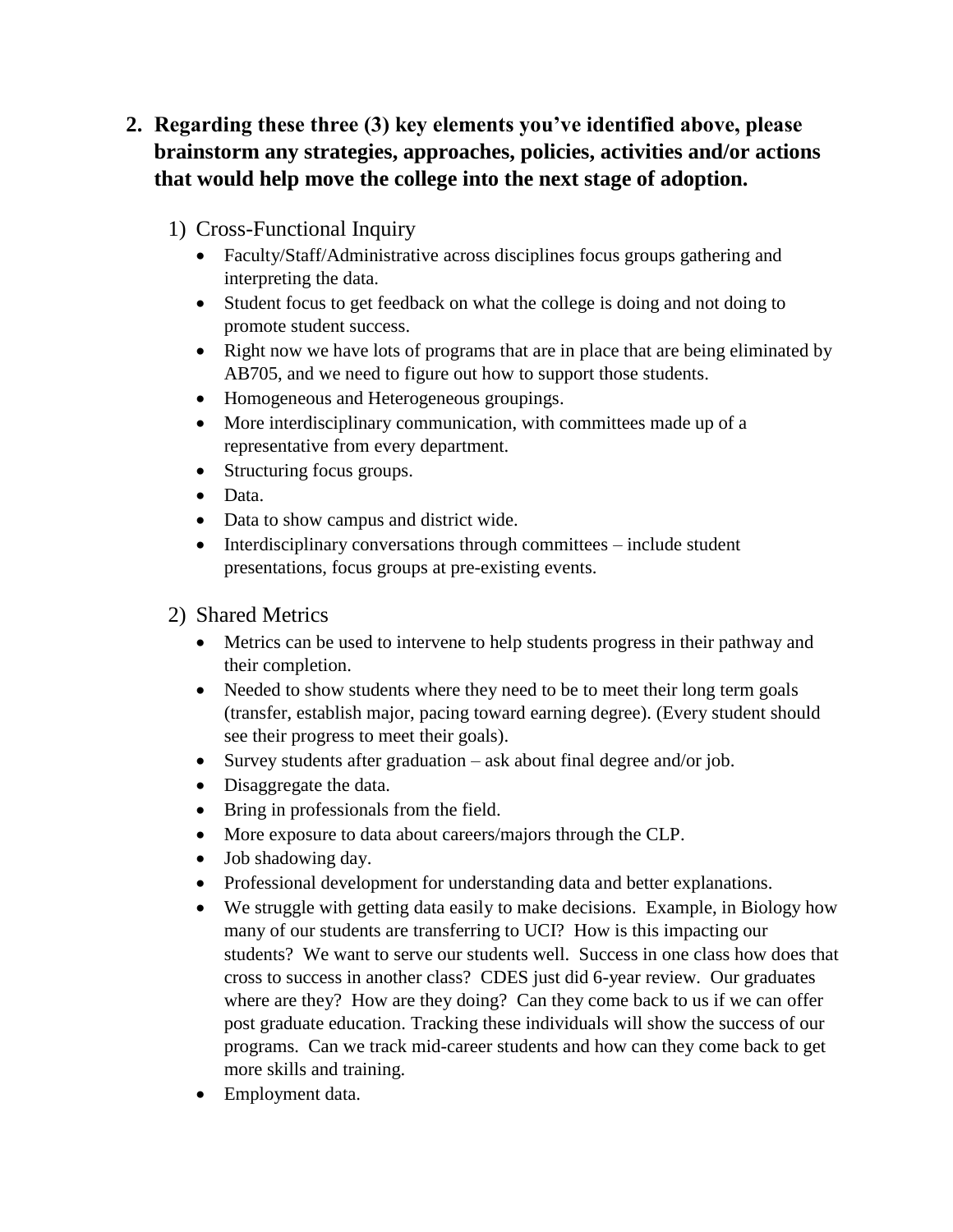- Careers for the future.
- Shared metrics with focus on measuring progress.
- Need accessible data regarding transfer success within a specific major to different 4-years.
- More tracking of graduates (career success, etc.).
- Re-energize the campus community (discussions, dedicated time and space).
- What have we done already? Let's not reinvent the wheel.
- Discipline specific seminars, career panels.
- Create an environment that is inviting rather than compliance driven.
- Keep the faculty and staff motivated to keep momentum going in learning and working together.
- 3) Integrated Planning
	- Remove the barriers (e.g. Silos) and increase collaboration between the academic disciplines.
	- Nothing is happening. Requires departmental communication. This is not happening within the different disciplines. Increased collaboration and changed processes to change. Need to change culture in all departments.
	- Intersegmental conversation with counselors at junior high, high school and universities.
	- Cross disciplinary conversation on campus.
	- New group needed or use an existing work group, importance of including students, multiple and diverse perspectives, finding mechanisms to hear from student populations that we do not usually hear from, include all staff and faculty and reach out to those who may not normally volunteer and hear their voices, connecting with classified and going to them, use focus-groups, look at ways to incentivize participation by all campus wide groups.
	- Breaking cyclical bubbles where not only same (chairs, committee member, senators, etc.,) are invited, more conversations like this, invites for campus participation. Sometimes only the same are part of the dialogue.
	- Breakdown silos.
	- Establishing teams for each pathway needed to help students find help for all questions (classes to take, financial aid). One stop shop.
	- Who should be on these teams?
	- Combine with 4) Inclusive Decision Making Structures, all about inclusiveness.
	- More collaborative work such as this event to increase participation, have everyone's voice heard and invite the campus at large.
	- How is everyone going to be involved?
	- Connecting all of the
	- Communication to all stakeholders.
	- Approaching students.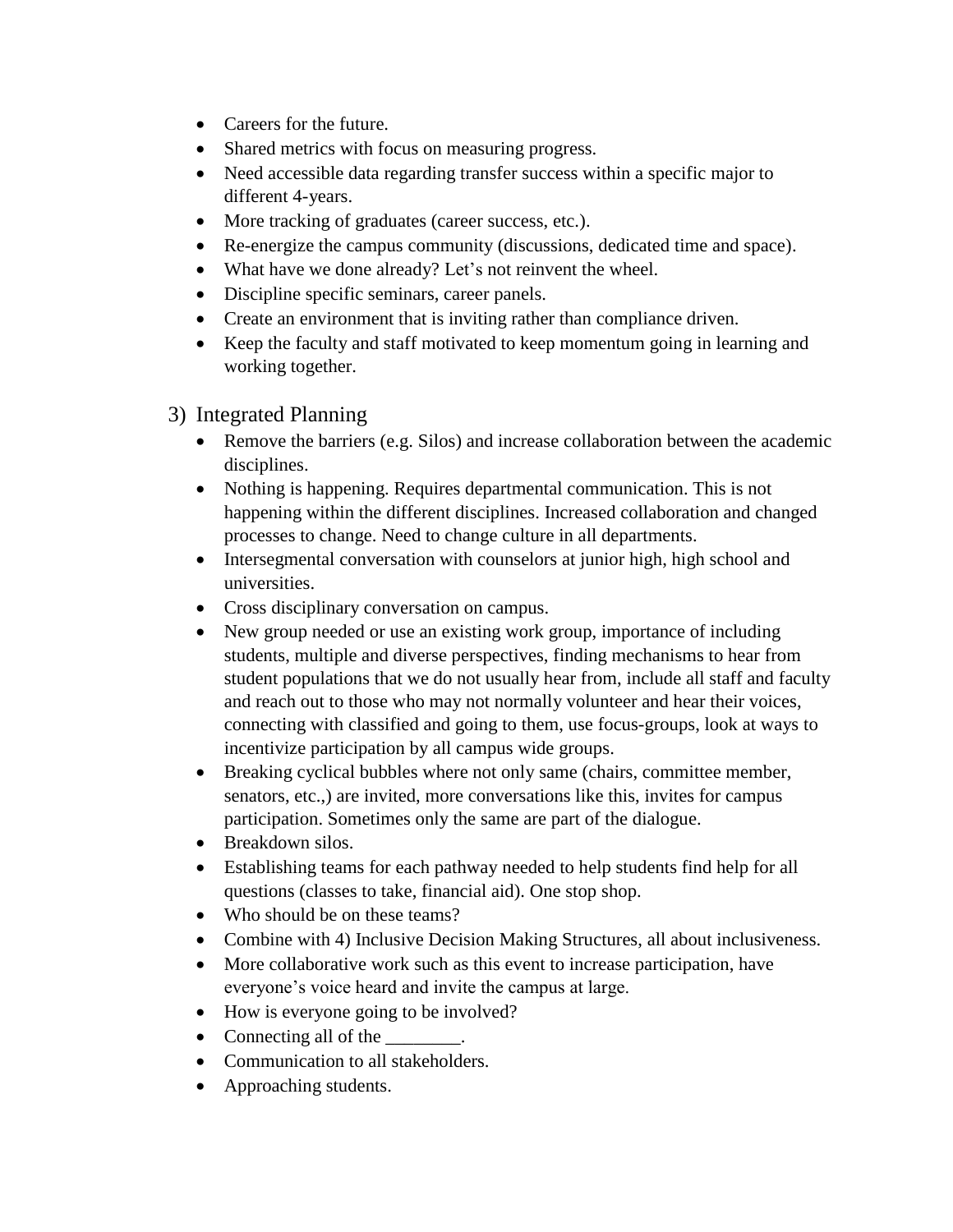- Best way to get their feedback.
- Good representation of students.
- Physical education for students?
- More streamlined way to receive stats.
- Using data in a more effective way, not just report data.
- Using drive data?
- Should be part of data.
- Focus groups.
- Surveys.
- How to see their path.
- Students should be included and be part of the discussion.
- Communication All campus/faculty, student and staff involvement. Everyone should be on the same page.
- Integrated planning to make sure we actualize the goal.
- Untapped resources (retirees, etc.).
- Prevent "siloed" approach from the start all groups on campus as part of the process.
- Develop new mechanism for getting information feedback for underheard- from groups (incentive feedback).
- Investigate existing group committees on campus that can further this work.
- Increase collaboration and change processes to facilitate integration of programs.
- Interactive/technologic student self-identification
- Catch them early (early intervention)

### 4) Inclusive Decision Making Structures

- Strong leadership, we need to have leaders (faculty, follow each other) what should this structure look like?
- With leadership, it should be at the lower echelons, and identifying those tasks. Give specific tasks and timelines to complete this.
- Linking with the district and with NOCE (noncredit arm).
- We need a committee this is a large project.
- Need a smaller decision making body to create structures and a pathway for students that may not be fitting in. Equal representation.
- How do we communicate and engage with groups on campus and what are new ways we can provide information and get information. Allow for ease to get data to help with planning, find a more efficient way to get data to allow time to review and use it, greater access to data, professional learning on how to use Tableau to empower more people, look at ways to include classified staff (comp time, time within their schedule) to allow for meaningful participation by interested staff members.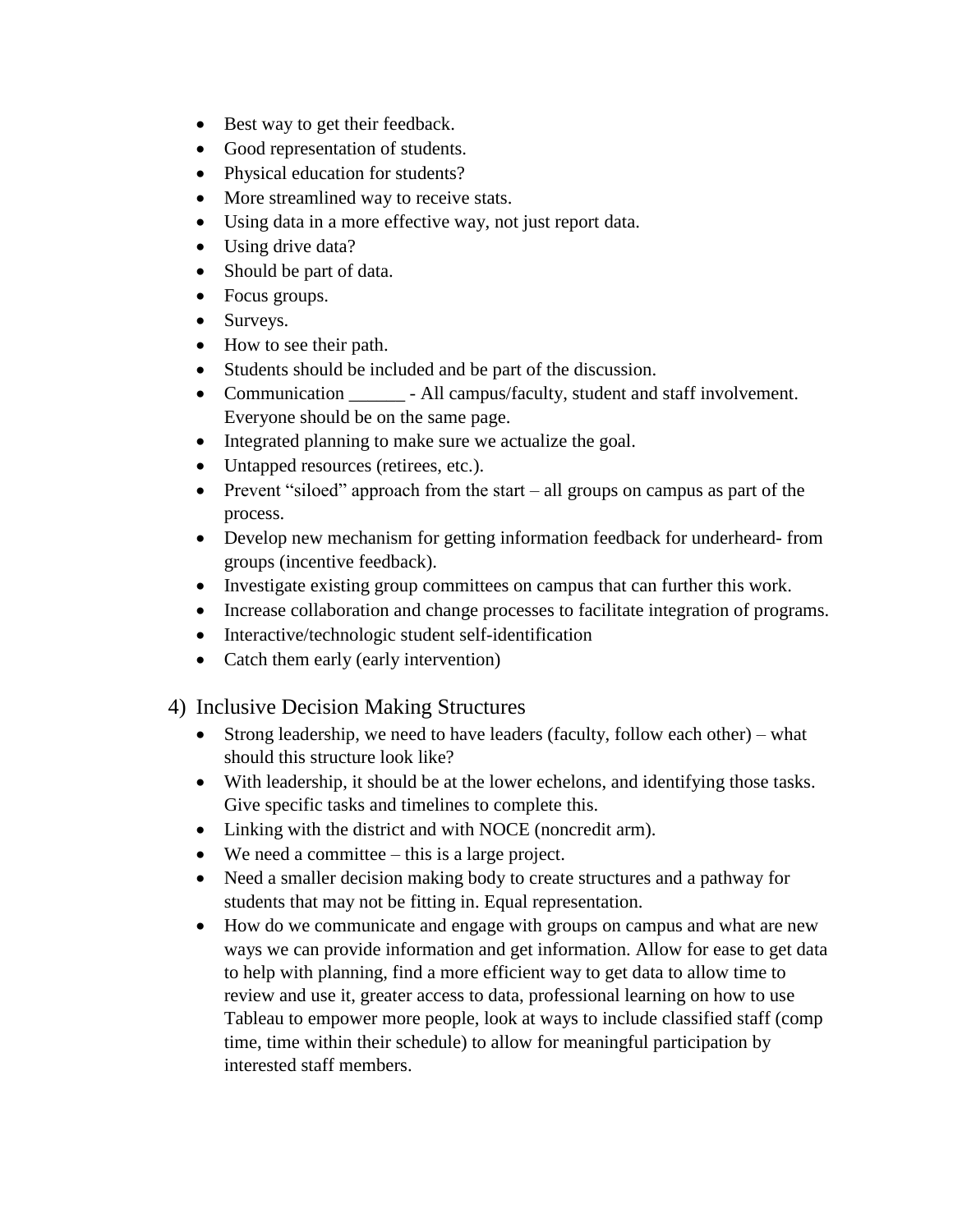- Having a balance of how we look at curriculum tied to student goals and pathways, understanding that students can have the opportunity to take a variety of classes (ex. Literature).
- Looking at data to make these decisions in each department.
- Requires academics to be familiar with meta-major.
- Faculty from their departments need to represent themselves and their division in creating path way.
- Create pathways based on general interest (e.g. working with people, working machines, etc.).
- Constituents.
- Key leaders to provide information and collaborating with key constituents.
- Transparency.
- Conversations.
- Multiple perspectives from diverse group of participants.
- Invitations to participate.
- Everyone is invited.
- Include students.
- Decision-making and learning.
- Comp./RA time.
- Empower more people with access to data/analysis.
- Strong leadership from all constituent groups.
- 5) Intersegmental Alignment No Comments.

### 6) Guided Major and Career Exploration Opportunities

- Internships.
- "Where do I start?"—does orientation do enough to give students an idea of where to go for answers (or even what questions to ask?)
- Mentoring program—perhaps more senior students helping new students navigate FC.
- Bring counselors onto main campus to work together, in the same room, with faculty to guide students.
- Each division hold an Open House to showcase majors and careers, each division hold exploratory course, mandatory orientation meeting to explain pathways before school starts (Thurs. 10-3pm), assigned faculty mentors, faculty driven interactions about majors explorations in every course.
- Define Clusters.
- Create Foundation Courses Clusters.
- Inform Career Guidance.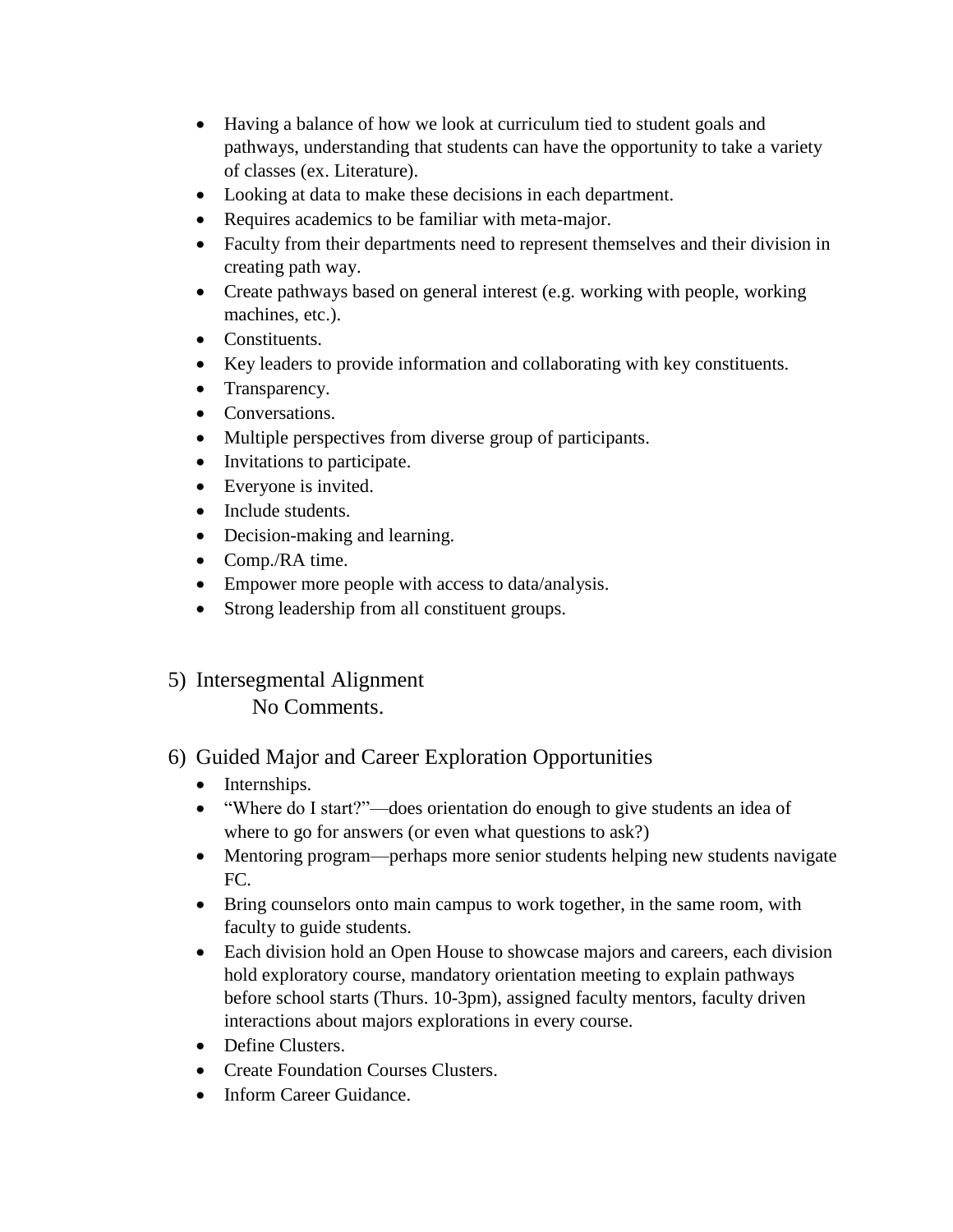- Connect jobs with opportunities / track job trends for opportunities.
- Degree Works updates for Pathways.
- Counselors going to classes (Foundational Courses).
- High School Outreach.
- Beginning with students at orientation/assessment of career interests, even earlier collaborate with K-12 (Anaheim Pledge, dual enrollment).
- Allow students to explore interests.
- Career and Life Center- more exposure and increased capacity to serve larger number of students and specialized staff in academic disciplines.
- Support for undecided students.
- More information on majors early on to help students decide.
- Counselors who are content experts in academic disciplines and career paths.
- Counselors and faculty work separately, work together on organizing activities to expose them to different career opportunities; guest speakers from other institutions. Dedicated counselors assigned to disciplines and academic areas. Build relationships across disciplines and support areas. Invite peers that have already completed a major to mentor other students.
- Consistent meetings across disciplines to create meta-majors with special attention paid to analyzing careers/occupational trends, and working with the Career Life Planning Center and local high schools to determine best pathways.
- Departments will need to come together (biochem example—discuss what classes need to be taught in order to have students prepare for the next level of course). Requiring some sort of self-assessment (possibly as part of a first year experience or during high school) to help students decide a meta-major or career path early in the college career (or before starting college).
- More career fairs, panels and workshops. More mentoring and shadowing opportunities, maybe with alumni. A comprehensive alumni database with alumni who want to mentor or speak flagged. More support services to set up those programs.
- What does this mean for students who or coming back for professional or midcareer training?
- Exposure to current programs available.
- Use Holland's Codes to help students start their inquiry- several days to explore different areas (pathways)—"Exploration Week"
- Using professionals from the industry and our (FC) facilities.
- Career fairs, tours, job outreach, job shadowing, apprenticeships, internships, partnership with junior and high schools.
- "Majors" days.
- Interactive technology for students to self-identify major and career choices.
- Retention coaches.
- With the large number of first generation, potentially underprepared students likely having no clear idea about majors, it is vital that we provide support for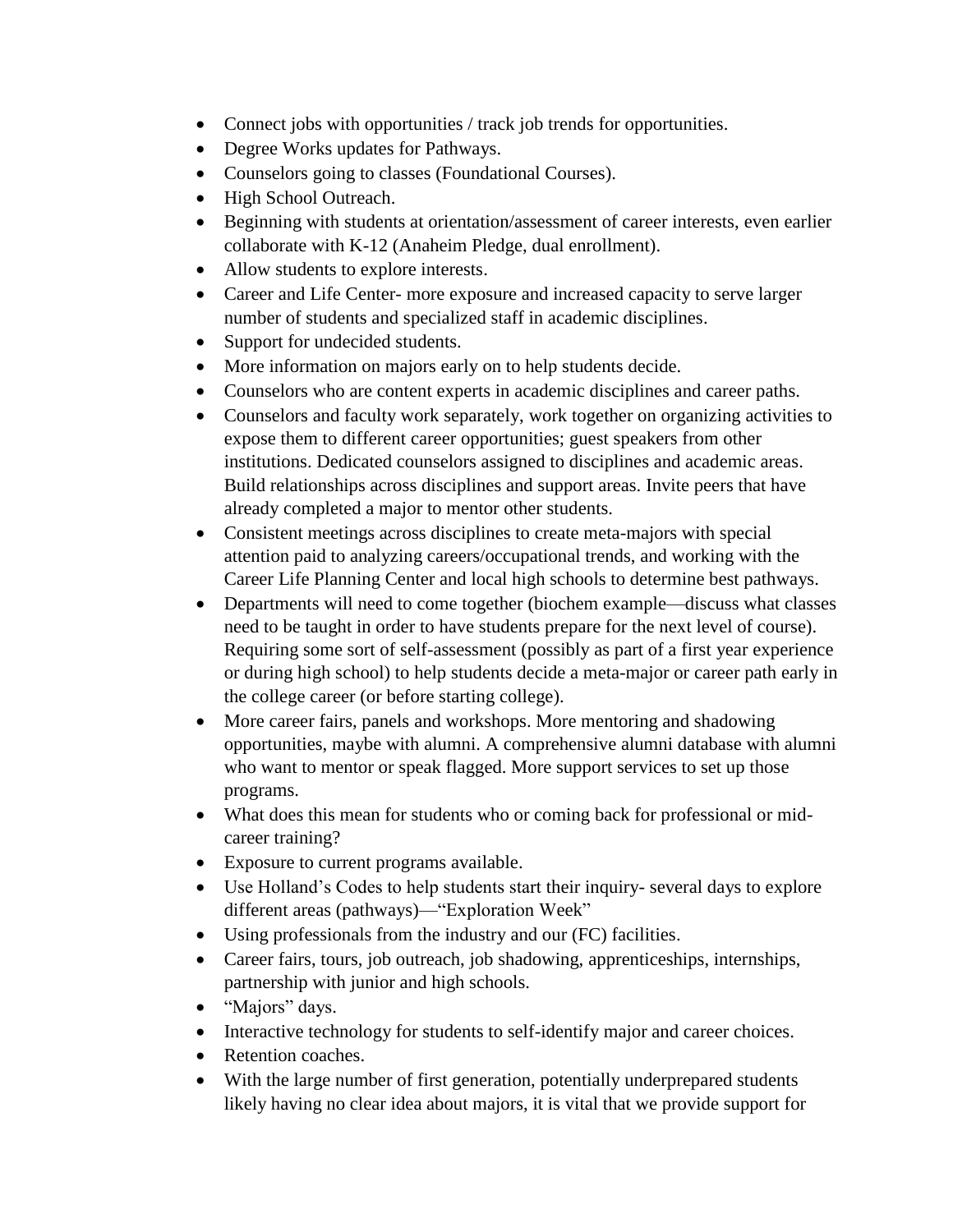them to both engage in exploration but also quickly develop their pathways. An "undeclared" metamajor is vital, as is support for those students.

- Develop an "Exploration" Guided Pathway.
- Work within each division and/or department to cluster programs into broad interest areas – meta-majors.
- Shadowing.
- What is available to allow for exploration?
- How will it affect completion?
- How to make them available?
- Guest speakers, externship, internship, mentorship, job fliers from many different career opportunities.
- Help students choose and enter pathway structure in phases.
- Do not want students to lose the opportunities to explore opportunities.
- More information on majors (flow chart).
- Support for undeclared (classes perhaps).
- More exposure to Career Center (nudge).
- Content specialist in Counseling (career).
- Pathways Orientation Week.
- Meet professionals.
- Career shadowing.
- Student self-assessment.
- Dual enrollment
- Counselors and faculty work together.
- Counseling faculty assigned to each discipline.
- Build relationships across disciplines and support services.
- What about students who are looking for a specific skill vs. degree.
- Career fairs, career building sessions, panels, workshops, alumni mentors, internship programs, more support services for these programs.
- What happens to a student who takes a break?
- 7) Improved Basic Skills
	- Communication, writing, quantitative.
	- Interpersonal, collaboration.
	- "Why am I here? Why should I care?"—help students understand the basic point of a CC education.
	- Faculty education about student populations--faculty can try to better empathize with the difficult situations students may be in, and help them find the best way forward given their specific circumstances.
	- Using high school transcripts and college assessments to place students in the appropriate course, tutoring center/SI crucial, boot camps to review major concepts before the next majors course.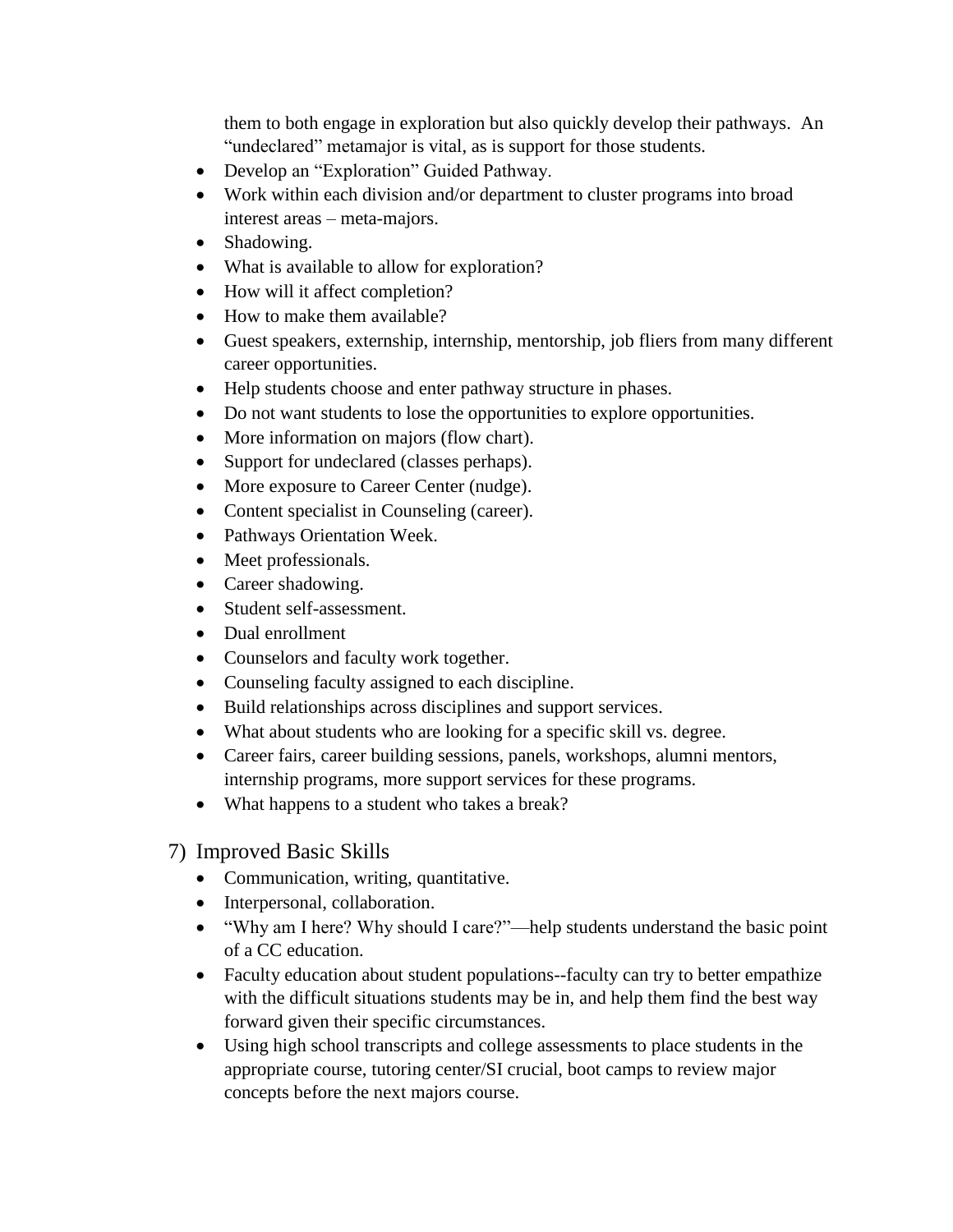- All students need basic foundation (math, reading, critical thinking, writing)
- Integrate curriculum intersegmental across all levels.
- Placement test reform.
- Cross disciplinary support.
- Study skills course.
- System to identify needs and level.
- Variety of how to assess and recognize where students should start.

#### 8) Clear Program Requirements

- Each department should create a student map, and a flow chart of a recommended sequence of courses by semester in order to complete academic goals (Certificates/Degrees).
- Designate counselors for the macro majors so there is one person keeping abreast of the requirements at the UC and Cal State.
- Scheduling more than one semester ahead of time.
- Specialized counselors assigned to each department.
- Major pathway roadmap (flowchart of courses)
- Providing Alternatives / Multiple Options
- Analyze PreReqs / Past Experiences
- Analyze past enrollment trends and where we're lacking.
- How many students are in the meta major?
- Different system for registration
- What classes are we not offering?
- Provide a more student focused class schedule. Have the class schedule ready a year in advanced in order to allow students to better prepare and plan.
- Start with schedule, start with catalog, catalog is not updated. State is 2 or 3 years behind in ADTs, students denied their degrees. Schedule says one thing, CurricuNet and catalog saying something else. ASSIST is not always current with number changes. One division had not updated classes for 8 years. Counselors are giving the students the wrong class. Unless we are willing to change in an efficient matter, we cannot give students the right information. Every department has the same web format. Students need to know how to navigate to get to degree information. We do not have the same courses or prerequisites within our District between FC and Cypress. Students have to find equivalent classes even within our own districts. We are complicating things within our own structures. There is no integration. Changes within our district takes years, always a new administrator and changes do not get done. Our prerequisites or systems are not the same within sister colleges. We have to send students to another college so they can fulfill a transfer requirement. If students declare a pathway consider priority registration to the classes in this major within this pathway.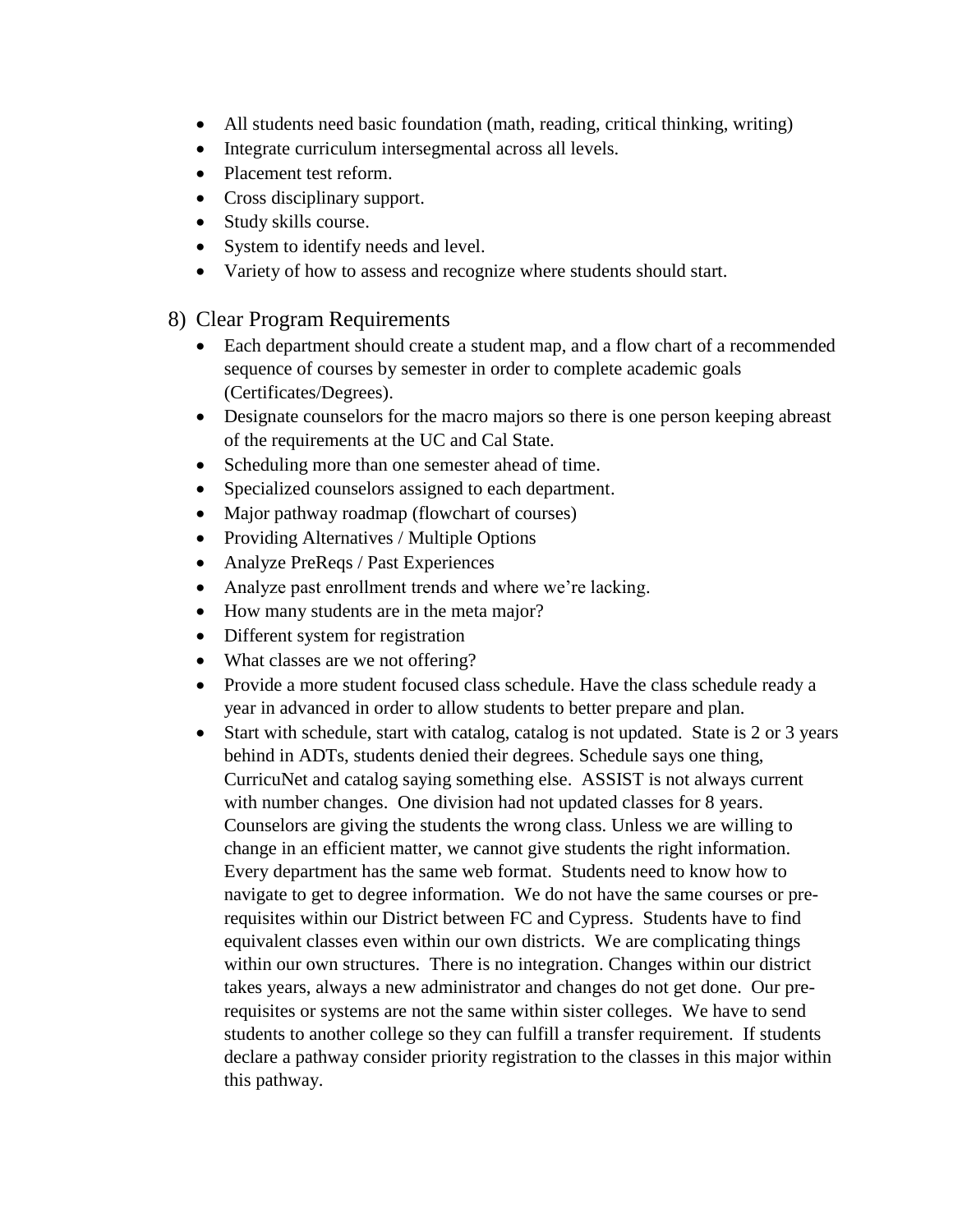- Programs are tied to curriculum…"We need to clarify for ourselves what are our program requirements" inconsistencies in our catalog and looking at pre-reqs and the connection with technology – Banner and clearing students when they are registering for our own pre-reqs and are blocked because it has not been set correctly in banner thus affecting student's registration.
- Scheduling student focus.
- Clear requirements.
- Plan accordingly to meet the course needs for meta majors.
- Catalog redesign to make it clearer.
- Make program/major requirements clearer.
- More data needed.
- Revise curriculum.
- Currency of information in catalog, assist, etc. needs improvement.
- Course offerings at both campuses not always aligned.
- Clear program requirements through education plans with counselor.
- 9) Proactive and Integrated Academic and Student Supports
	- Create teams for how students experience college / FC.
	- Counselors visit students' foundational classes and teams.
	- Connecting students with the teams / Generating consistency for our students
	- Establish a financial facility where to give students space for Financial Aid workshops. While stations are available, a larger space is needed to better host workshops and conduct one-on-one sessions. Students will better understand where they stand in terms of their financial aid status.
	- Something to help students monitor their progress, something they would see on a regular basis (every time they log into canvas—could include tasks they need to complete such as pay fees or meet a certain requirement). Something simple and visual that would help them see their progress toward their larger goal and continuously remind them of where they are and where they want to be. Survey to alumni (students who have successfully completed) to find out what worked for them.
	- Counseling can be a place to bridge any class that has a lab.
	- Bakersfield talked about a team of people from different areas creating a learning community environment with a key point person for every area.
	- Information on where to get student support should be provided on the syllabi.
	- Faculty and students are unaware of all the supports necessary to help students succeed.
	- ESP students are made aware of support services because it is intentional.
	- Foster faculty and counseling communication team to include faculty experts, financial aid, administration, counselors, peer mentors, student support, and matriculation services.
	- Student Support.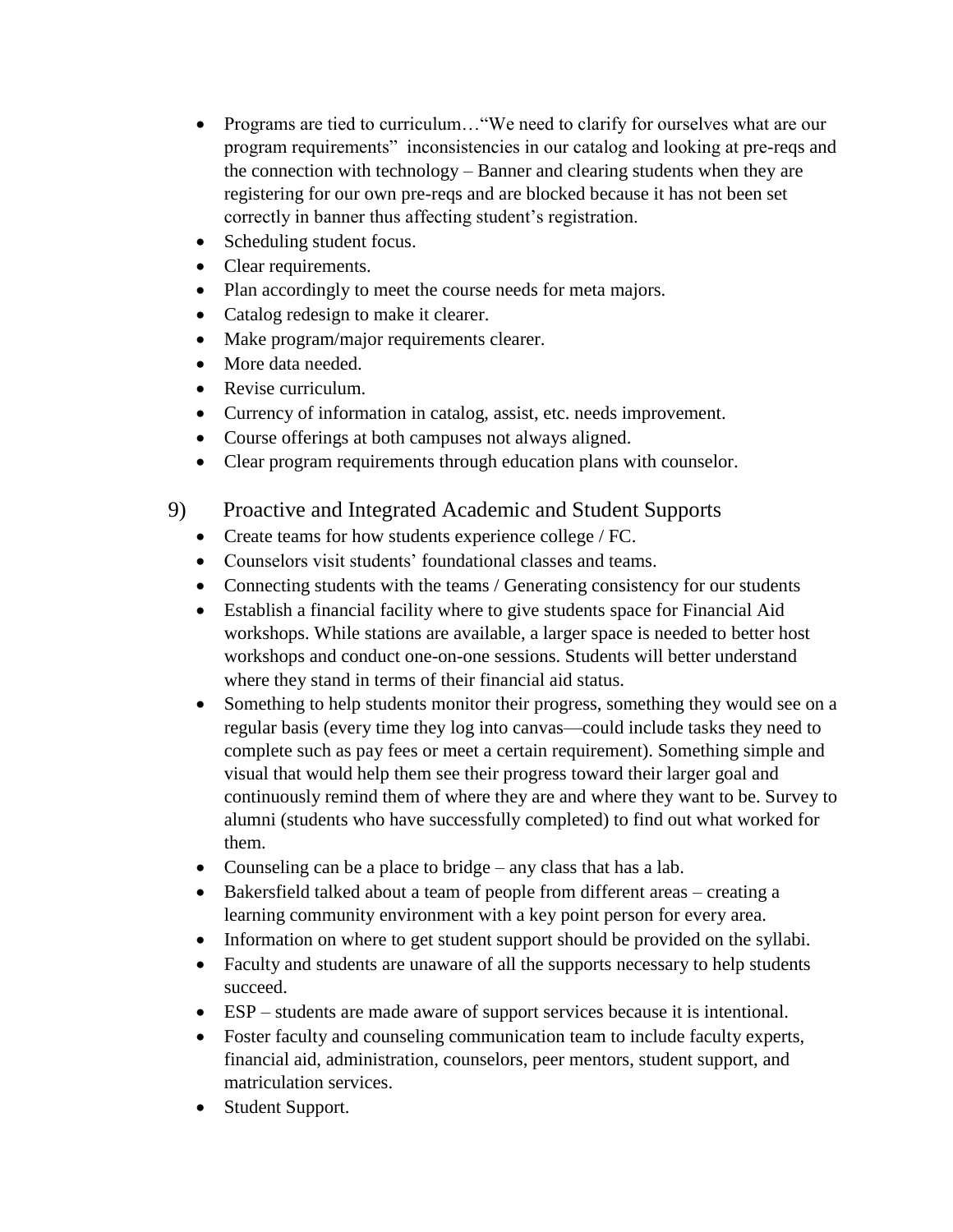- Academic/nonacademic support.
- Help students stay on path provide academic and nonacademic support.
- $\bullet$  Be proactive Implement planning.
- At the institutional level: is the college providing the curriculum necessary for students to meet their educational goal.
- A way for students to monitor their progress (info on Canvas for specific student progress)
- Visual and simple.
- Financial Aid Student Services established dedicated space for one on one time with students.
- Dedicated resource staff person in each department.
- 10) Integrated Technology Infrastructure
	- 24-hour help desk to handle demand of inquiries; IT issues
	- Create technology that is accessible, reliable, user friendly; as well as uniform and consistent.
	- Changes to CCCApply to provide initial guidance on each major.
	- Allow students to apply without their major already selected.
	- Video clips of faculty that talk about their career paths and options for students who choose those majors.
	- Better technology for classroom activities (such as iPads for quizzes and activities) and better Wi-Fi service throughout campus.
	- More information for majors (flow chart).
	- Automated support for application problems.
	- Bringing together metrics and guided paths, more technological integration on campus (ie. online forms, stronger web presence/apps for students).

### 11) Strategic Professional Development

- Training to support new roles, cross straining.
- Professional development for students too, bringing in industry professionals, etc.
- Collaborations with business, university, etc. to learn what they are looking for in students.
- Explore ways to make professional development meaningful and relevant. Identify personal roles in departments and as a member of the campus community. Growth Mindset is important to foster growth and encourage the campus community to continue to thinking of new ideas and improving the quality of instruction and student support.
- Information available to all instructors accessible from anywhere (not just information given at division meetings, so if someone misses the meeting, they don't miss the information) like a canvas shell that would be geared toward faculty. Continued work and discussion in the division/department meetings.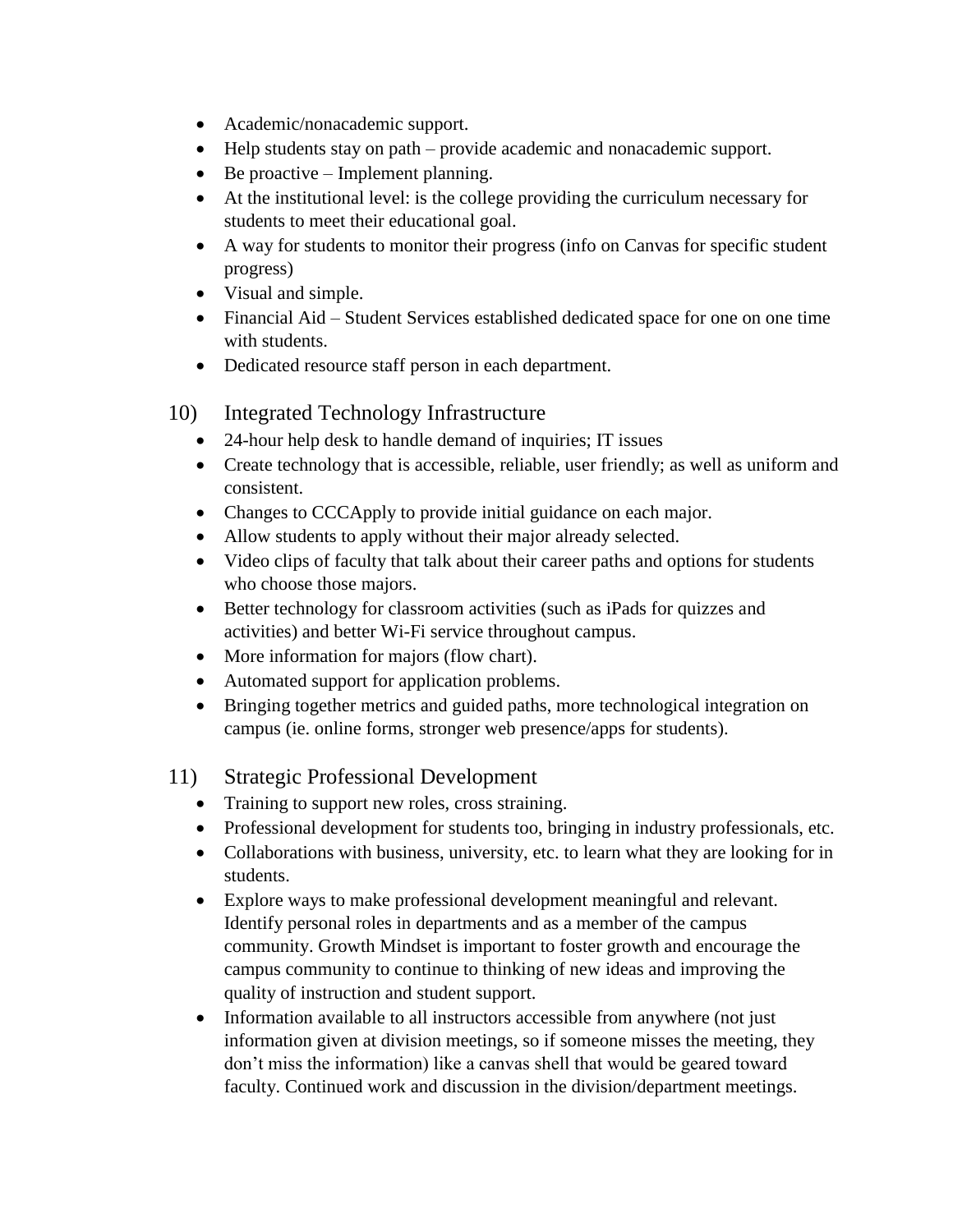More communication about defining the purpose of guided pathways and how different individuals can be involved (what does this mean for faculty, for classified, etc. This is still seen as a mainly counselor-focused initiative). More communication between divisions and departments--some of this is happening between deans but more communication between faculty should be happening.

- Mandatory Flex Day.
- Work at department/division meetings.
- Information given to all instructors, keep all informed (possibly Canvas).
- Identifying our role within our area and how we fit within the campus community.
- What do we bring to the table.
- Encourage new ideas, foster growth.
- Build relationships across disciplines and support areas.
- Invite peers to be mentors.
- 12) Aligned Learning Outcomes No Comments
- 13) Assessing and Documenting Learning
	- Align program SLOs with receiving institutions for seamless transfer including full acceptance of ADT.
- 14) Applied Learning Opportunities
	- Early applied experiences with guidance early in the pathway so that students can confirm if they are in the right major and still have time to change their major.
	- Volunteering
	- Internships
	- Shadowing
	- CTE already does this, how can we do this in other majors/careers? Implementing campus wide opportunities for students to engage in applied learning early in their time here at FC (which also relates to major and career exploration), research on what programs students go to after they leave FC and engage in discipline specific discussions that lead to curriculum integration based on this knowledge.
	- Participate in and/or develop internship opportunities for teachers and students who are seeking certificates in areas of need such as translation and ASL (American Sign Language).
	- Interdisciplinary professional development opportunities.
	- Collaboration: Curriculum (tutors as service learning) and Student Services (Academic Support).
	- Internships/hands on opportunities build if \_\_\_\_\_\_\_\_\_ (high impact).
	- Strong awareness of those resources.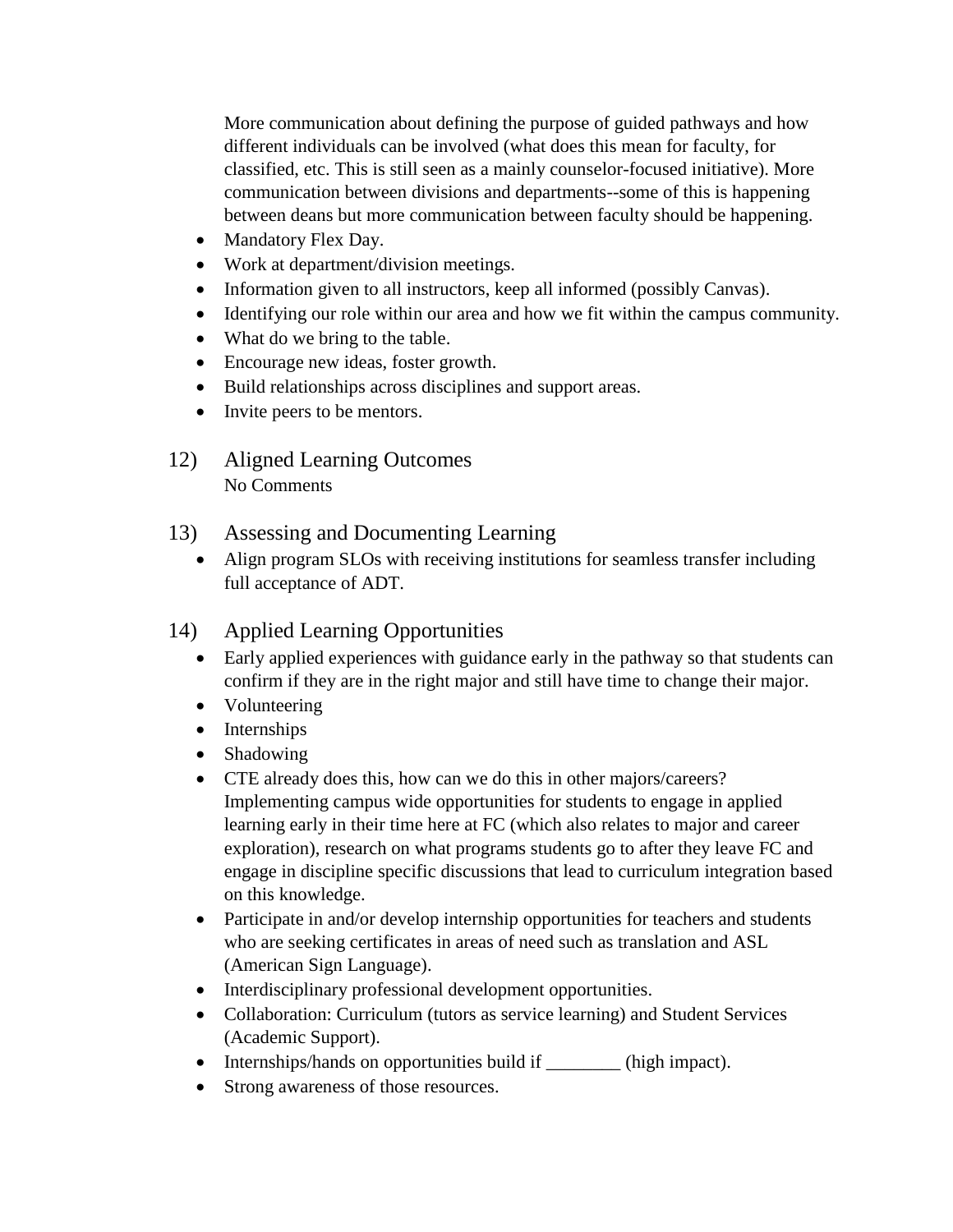- Backward design method.
- Community involvement is important.
- Hands on.
- Guide careers selection within a course and learn options within majors.
- Research what majors students go into FC.
- Discipline specific conversation Curriculum integration.
- Trade show/Career show for different disciplines.
- Keeping track of past students (as future guest speakers/employers).
- Required job shadowing/internships with ability to re-route with guidance.
- Applied learning as a "backwards design" principle: research on what programs students go to after here, discipline specific conversations that lead to curriculum integration based on this knowledge.
- Meet professionals.

## Additional Notes

- That staff and faculty is encouraged to participate across campus.
- Include all campus involvement both academic and non-academic services (Students, staff and faculty)
- Implementation of workshops, programs, and other services to inform students about growing careers.
- Improve communication between different departments and services.
- Develop workshops/orientations about pathways to take to high schools then invite high school students on campus to participate in pathway they have interest in and provide information on how to start their pathway, classes required, etc.
- More opportunities for breakout sessions.
- Require and mandate flex day to dedicate professional development time to discuss guided pathways.
- Require faculty, counselors, and other staff members to discuss their goals that should be integrated into guided pathways.
- Faculty need to reflect what material would best fit into each pathway.
- Reflect end goal of each discipline and "work backwards" on how pathway can meet that long term goal of pathway.
- Concerted effort to talk to student, we assume we know what students want but we are often wrong. Survey data may be needed.
	- o Most students won't know about their long term plan, however 40% still will need structure to help them meet their goals.
- High schools are passing guided pathway programs, with limited choices. High schools will need to align with college, students will default to their high school pathway. Must talk with K-12.
- GE will still be part of every pathway.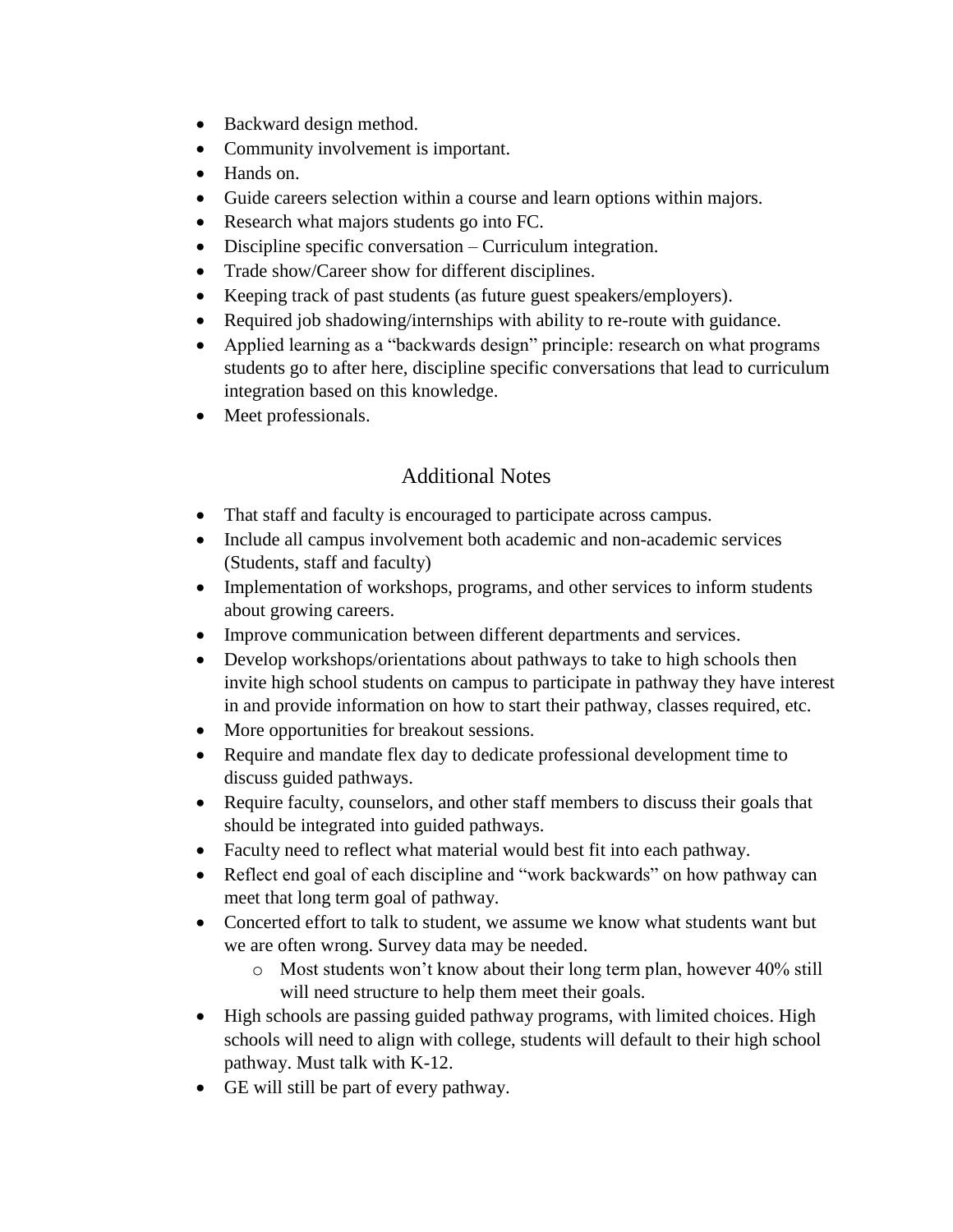- Department coordinators need to meet with one another, including from nonacademic divisions. Survey data may be needed and additional compensation will be needed.
- Adjunct faculty need to be involved given their large teaching responsibility on campus.
- Think of ways to help students have an informed decision at the beginning.
- Career Center has several good tools for helping students decide students do not take advantage of this service. Students should be required as part of the admission process to take a career inventory or use the resources as a part of admission. Faculty refer students to the career center, but they do not take advantage of it.
- Entrepreneurial mindset wanting to learn  $-5$  tenets of this mindset. Students have the control over their future. Equipping the students with the tools and the ability to take ownership of what their passion is. Empower students and motivate them.
- Meta Major pick a general major as long as there is movement within the major.
- The first two years are just preparation of getting prepared to transfer, so they don't have to pick a major. It can be more generalized.
- In CTE it would be more important to capture students in the first year who are interested in a CTE career path. Furthermore, we need to counsel CTE students about the AS degrees in various areas to encourage completion.
- Junior College should be as its mission a place to explore and not have to choose a major.
- Reading and Automotive collaborative through the Pathways Transformation Initiative has been helping students gain skills in reading to be successful but also helping through counseling to get students to complete the certificates.
- First generation students need the support up front to get the right path. We can do some kind of assessment that will identify what areas of strength or way of learning is their dominant mode. Sometimes this guides students to a career they would be good at.
- We need to be clearer with students about how to obtain resources even the simplest one with the food bank.
- Is there a way for faculty to get notification that students in their classes have been to a counselor or have had an educational plan? Faculty can follow up with students who have not yet met with a counselor. The notification could show up in our My Gateway or our roll sheets.
- Mobile app so that students can track their progress in their guided pathway. Students have phones and use them whereas most do not have a laptop or computer. We need to make our registration process and any computer-related information to be available in a mobile id.
- Resource information needs to be distributed at the required check points like photo id or financial aid.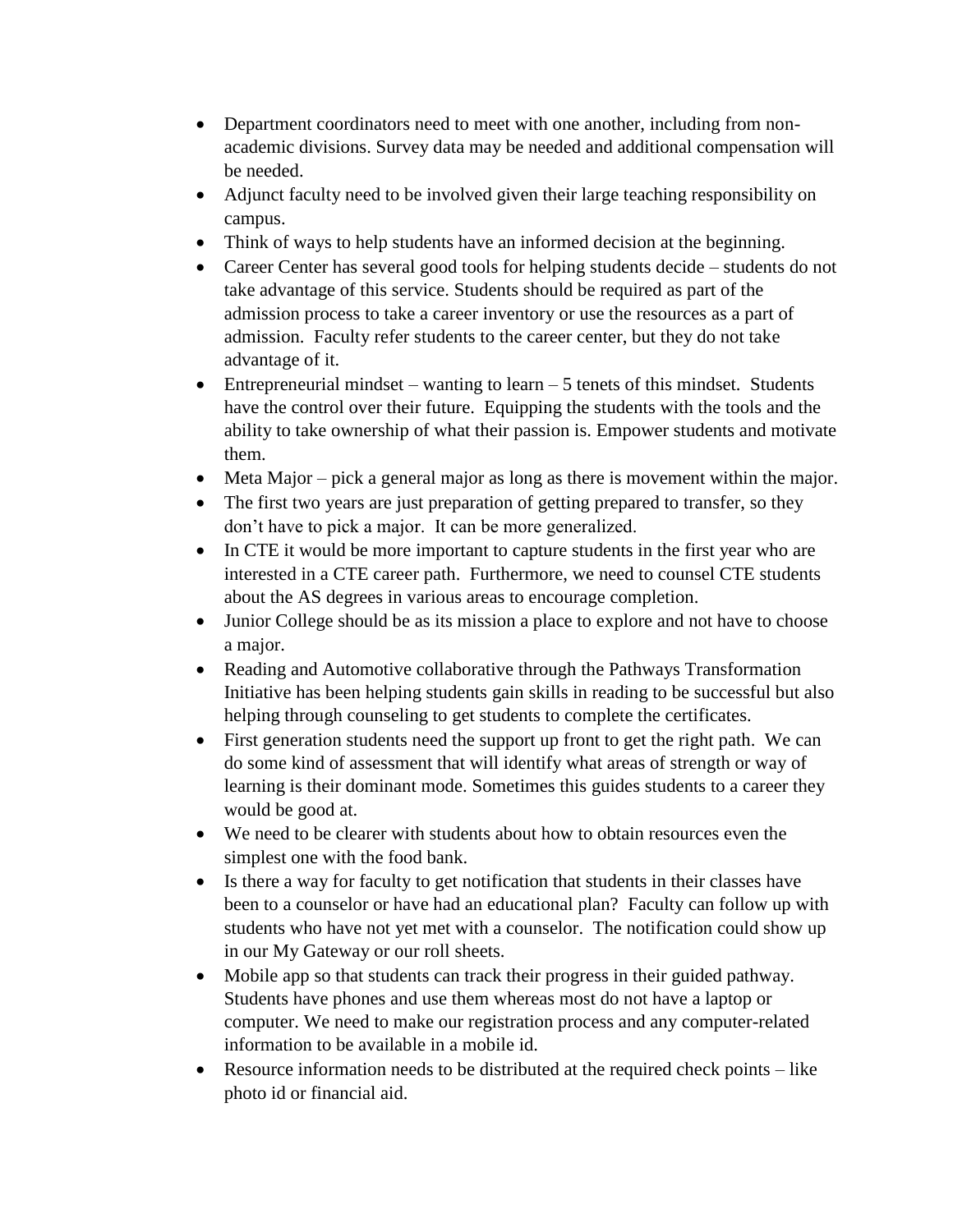- Classified staff responsibilities could be reconfigured to allow for time to be in roles like SSP in our Entering Scholars Program. This existing program works and could be expanded but most classified staff do not participate because they fall behind in their regular workload or have to take overtime. We would have to rethink their roles and job descriptions to include 3 hours a week to participate in a class. This is a good tool to deliver student support service information and resource information to students.
- Learning Communities by division at UC Riverside. Students meet with small groups in a class to track their progress. Students can also attend a study hall where faculty meet with the students and help guide them and follow up with students as to their progress.
- Cohort idea is worth exploration. Students participate in classes and major exploration as a cohort and the cohort helps them build a sense of community.
- Students who have an undeclared major are told to follow IGETC, yet the majority of our students transfer to CSU. This may be one area that needs to be revisited.
- Host informational workshops to help the campus community gain a deep understanding of the different types of academic and student support services on campus. Dedicate an hour or two for a guest speaker related to a given pathway and have a career panel. Host discipline-specific seminars. Make time for professional development.
- Keep faculty and staff motivated to ensure we keep the momentum going on working and learning together.
- CONCERN: As mentioned by Janet Folks from Bakersfield there is multidisciplinary teams to do follow-ups. Some of us have been here 24 years and already doing this for years but just packaged differently. This is what we do every day. We have to align. Multidisciplinary teams, there is a lot of communication that has to be done with students. How is the staffing going to happen with this? Who is going to do it? Each division cannot handle this. This is not going to happen unless with have the right staffing. Intensity of the followup is great. How is that going to affect funding?
- If pathways were delineated clearly, they would need more intervention, contact.
- We have people making sure their needs are met. Who is funding this staff?
- We need to look at the staffing needs to be proactive we need to plan and analyze our current student support infrastructure.
- Being proactive, when we're recruiting we can tell students exactly where they will be going and who will be there to walk them through their college experience
- We need to incorporate technology target emails to students and communicating where we can be of support.
- Bumping those students up in one year- what systems are in place for these students that may not make it?